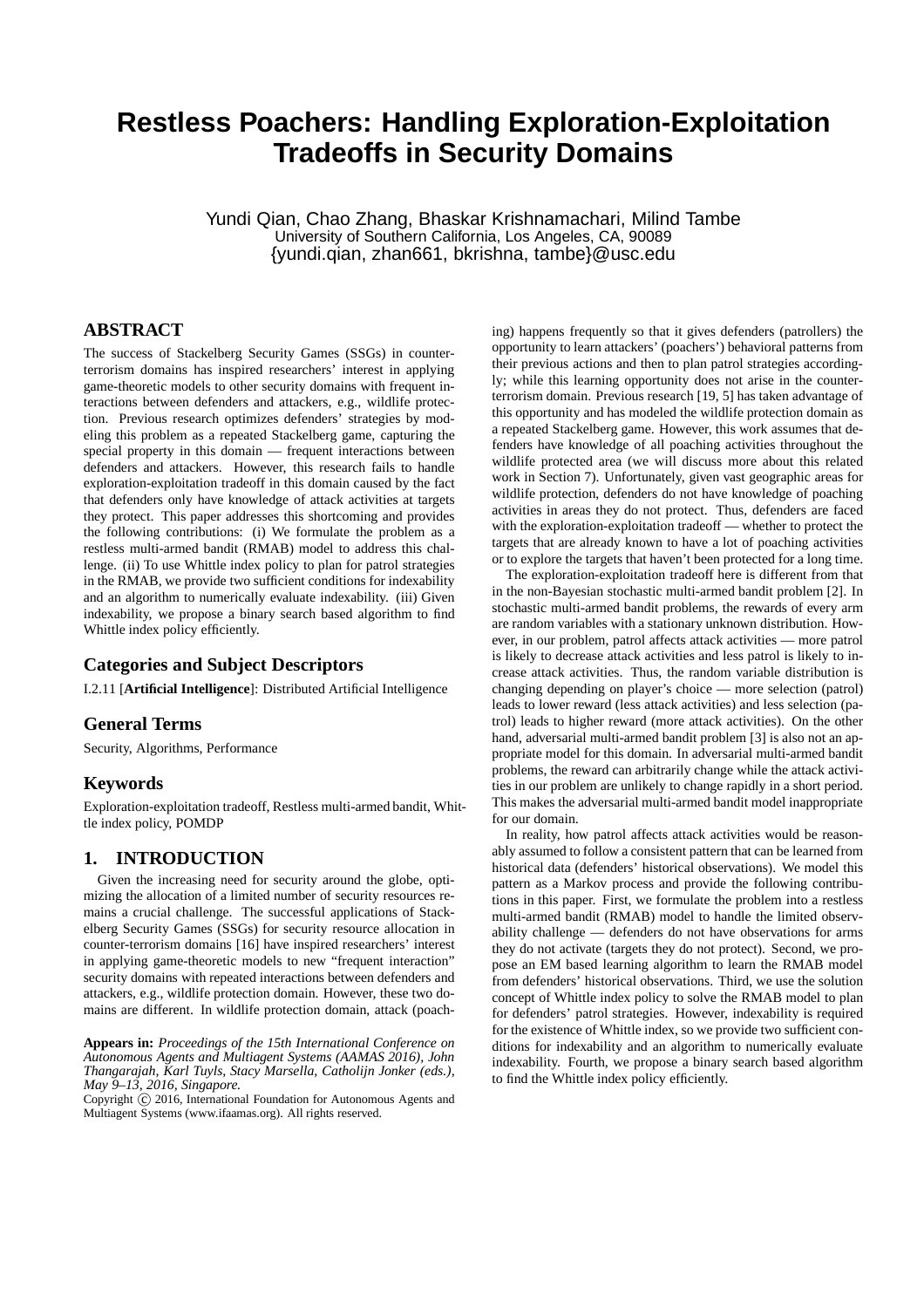## **2. MODEL**

## **2.1 Motivating Domains and their Properties**

Our work is mainly motivated by the domain of wildlife protection such as protecting endangered animals and fish stocks [14, 19, 5]. Other motivating domains include police patrol to catch fare-evaders in a barrier-free transit system [21], border patrol [7, 8], etc. The model we will describe in this paper is based on the following assumptions about the nature of interactions between defenders and attackers in these domains. Except the frequent interactions between defenders (patrollers/police) and attackers (poachers/fare-evaders/smugglers), these domains share another two important properties: (i) patrol affects attacking activities (poaching/fare evasion/smuggling); (ii) limited/partial observability. We will next use the wildlife protection domain as the example to illustrate these two properties.

Poaching activity is a dynamic process affected by patrol. If patrollers patrol in a certain location frequently, it is very likely that the poachers poaching in this location will switch to other locations for poaching. On the other hand, if a location hasn't been patrolled for a long time, poachers may gradually notice that and switch to this location for poaching.

In the wildlife protection domain, both patrollers and poachers do not have perfect observation of their opponents' actions. This observation imperfection lies in two aspects: (i) limited observability — patrollers/poachers do not know what happens at locations they do not patrol/poach; (ii) partial observability — patrollers/poachers do not have perfect observation even at locations they patrol/poach — the location might be large (e.g., a  $2km \times 2km$ area) so that it is possible that patrollers and poachers do not see each other even if they are at the same location.

These two properties make it extremely difficult for defenders to optimally plan their patrol strategies. For example, defenders may find a target with a large number of attack activities at the beginning so they may start to protect this target frequently. After a period of time, attack activities at this target may start to decrease due to the frequent patrol. At this time, defenders have to decide whether to keep protecting this target (exploitation) or to switch to other targets (exploration). However, defenders do not have knowledge of attack activities at other targets at that moment, which makes this decision making extremely difficult for defenders.

Fortunately, the frequent interactions between defenders and attackers make it possible for defenders to learn the effect of patrol on attackers from the historical data. With this learned effect, defenders are able to estimate attack activities at targets they do not protect. Based on this concept, we model these domains as a restless multi-armed bandit problem and use the solution concept of Whittle index policy to plan for defenders' strategies.

#### **2.2 Formal Model**

We now formalize the story in Section 2.1 into a mathematical model that can be formulated as a restless multi-armed bandit problem. There are n targets that are indexed by  $\mathbb{N} \triangleq \{1, \ldots, n\}$ . Defenders have  $k$  patrol resources that can be deployed to these  $n$ targets. At every round, defenders choose  $k$  targets to protect. After that, defenders will have an observation of the number of attack activities for targets they protect, and no information for targets they do not protect. The objective for defenders is to decide which  $k$  targets to protect at every round to catch as many attackers as possible.

Due to the partial observability on defenders' side — defenders' observation of attack activities is not perfect even for targets they protect, we introduce a hidden variable attack intensity, which rep-

resents the true degree of attack intensity at a certain target. Clearly, this hidden variable attack intensity cannot directly be observed by defenders. Instead, defenders' observation is a random variable conditioned on this hidden variable attack intensity, and the larger the attack intensity is, the more likely it is for defenders to observe more attack activities during their patrol.

We discretize the hidden variable attack intensity into  $n_s$  levels, denoted by  $S = \{0, 1, \ldots, n_s - 1\}$ . Lower *i* represents lower attack intensity. For a certain target, its attack intensity transitions after every round. If this target is protected, attack intensity transitions according to a  $n_s \times n_s$  transition matrix  $T^1$ ; if this target is not protected, attack intensity transitions according to another  $n_s \times n_s$ transition matrix  $T^0$ . The transition matrix represents how patrol affects attack intensity  $-T^1$  tends to reduce attack intensity and  $T<sup>0</sup>$  tends to increase attack intensity. The randomness in the transition matrix models attackers' partial observability discussed in Section 2.1. Note that different targets may have different transition matrices because some targets may be more attractive to attackers (for example, some locations may have more animal resources in the wildlife protection domain) so that it is more difficult for attack intensity to go down and easier for attack intensity to go up.

We also discretize defenders' observations of attack activities into  $n_o$  levels, denoted by  $\mathbf{O} = \{0, 1, \dots, n_o - 1\}$ . Lower *i* represents less attack activities defenders observe. Note that defenders will only have observation for targets they protect. A  $n_s \times n_o$  observation matrix O determines how the observation depends on the hidden variable attack intensity. Generally, the larger the attack intensity is, the more likely it is for defenders to observe more attack activities during their patrol. Similar to transition matrices, different target may have different observation matrices.

While defenders get observations of attack activities during their patrol, they also receive rewards for that — arresting poachers/fareevaders/smugglers bring benefit. Clearly, the reward defenders receive depends on their observation and we thus define the reward function  $R(o)$ ,  $o \in \mathbf{O}$  — larger *i* leads to higher reward  $R(i)$ . For example, if  $o = 0$  represents finding no attack activity and  $o = 1$ represents finding attack activities, then  $R(0) = 0, R(1) = 1$ . Note that defenders only get rewards for targets they protect.

To summarize, for the targets defenders protect, defenders get an observation depending on its current attack intensity, get the reward associated with the observation, and then the attack intensity transitions according to  $T^1$ ; for the targets defenders do not protect, defenders do not have any observation, get reward 0 and the attack intensity transitions according to  $T^0$ . Figure 1 demonstrates this process. In this model, the state discretization level  $n<sub>s</sub>$ , observation discretization level  $n_o$  and reward function  $R(o)$  are pre-specified by defenders; the transition matrices  $T^1$  and  $T^0$ , observation matrix  $O$  and initial belief  $\pi$  can be learned from defenders' previous observations. We will briefly discuss the learning algorithm in Section 2.3. After those parameters are learned, this model is formulated into a restless multi-armed bandit model to plan for defenders' strategies.



**Figure 1: Model Illustration**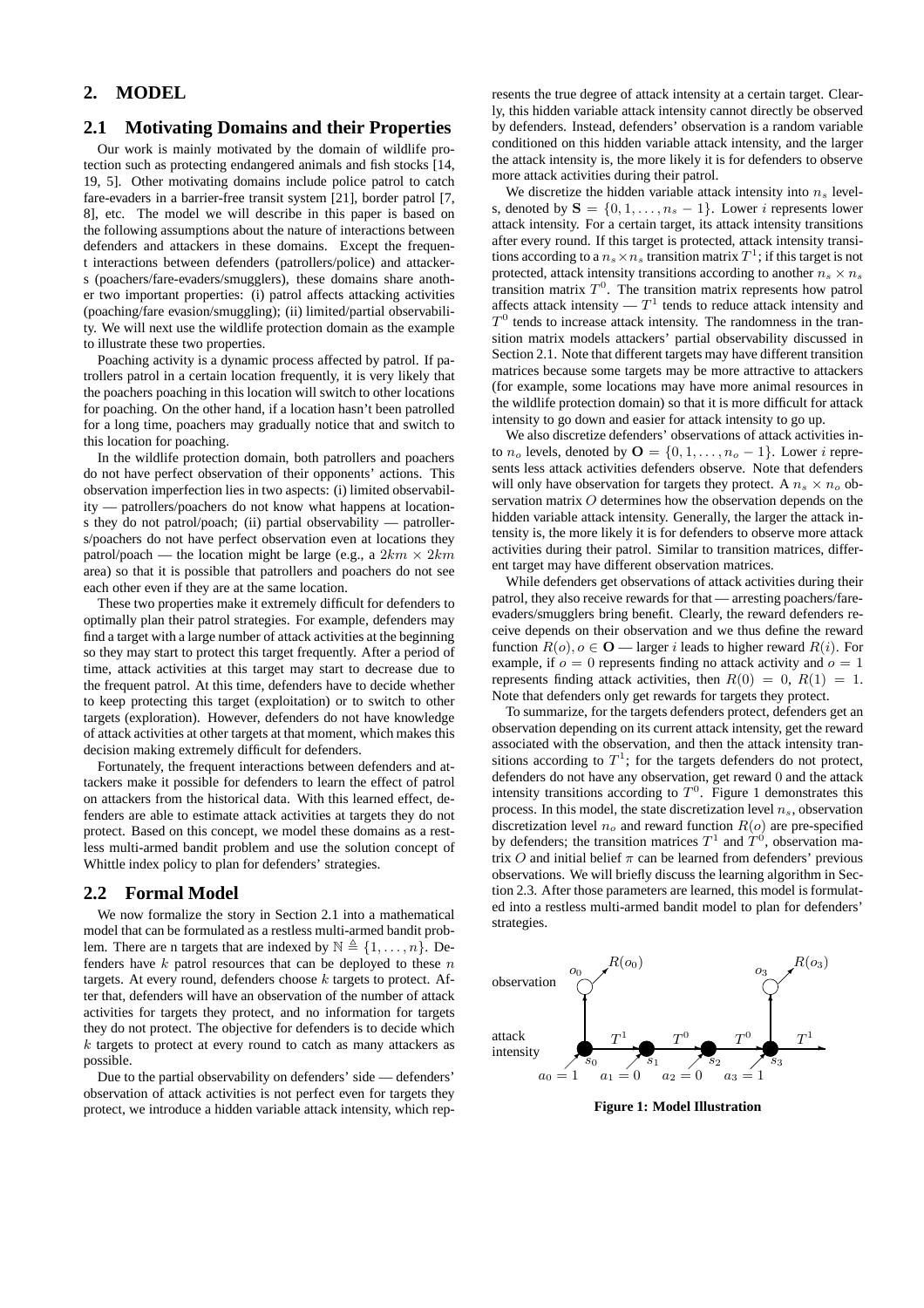## **2.3 Learning Model From Defenders' Previous Observations**

Given defenders' action history  ${a_i}$  and observation history  $\{o_i\}$ , our objective is to learn the transition matrices  $T^1$  and  $T^0$ , observation matrix O and initial belief  $\pi$ . Due to the existence of hidden variables  $\{s_i\}$ , expectation-maximization (EM) algorithm is used for learning. We show the update steps here and the details are in the online appendix<sup>1</sup>.

$$
\pi_i^{(d+1)} = P(s_1 = i|x; \theta^d)
$$
\n
$$
T_{ij}^{1(d+1)} = \frac{\sum_{t=1:a_t=1}^{T-1} P(s_t = i, s_{t+1} = j|x; \theta^d)}{\sum_{t=1:a_t=1}^{T-1} P(s_t = i|x; \theta^d)}
$$
\n
$$
T_{ij}^{0(d+1)} = \frac{\sum_{t=1:a_t=0}^{T-1} P(s_t = i, s_{t+1} = j|x; \theta^d)}{\sum_{t=1:a_t=0}^{T-1} P(s_t = i|x; \theta^d) I(o_t = j)}
$$
\n
$$
O_{ij}^{(d+1)} = \frac{\sum_{t=1:a_t=1}^{T} P(s_t = i|x; \theta^d) I(o_t = j)}{\sum_{t=1:a_t=1}^{T} P(s_t = i|x; \theta^d)}
$$

where  $\theta^d$  is the  $\pi, T^1, T^0, O$  last step and  $P(s_t = i|x; \theta^d)$ and  $P(s_t = i, s_{t+1} = j | x; \theta^d)$  are computed through forwardbackward algorithm.

## **3. RESTLESS BANDIT FOR PLANNING**

In this section, we will formulate the model discussed in Section 2.2 as a restless multi-armed bandit problem and plan defenders' strategies using the solution concept of Whittle index policy.

#### **3.1 Restless Multi-armed Bandit Problems**

In this section, we will briefly introduce the restless multi-armed bandit problems (RMABs) and their main solution concept Whittle index policy. In RMABs, each arm represents an independent Markov machine. At every round, the player chooses  $k$  out of  $n$ arms  $(k < n)$  to activate and receives the reward determined by the state of the activated arms. After that, the states of *all* arms will transition to new states according to certain Markov transition probabilities. The problem is called "restless" because the states of passive arms will also transition like active arms. The aim of the player is to maximize his cumulative reward by choosing which arms to activate at every round. It has shown by Papadimitriou and Tsitsiklis that it is PSPACE-hard to find the optimal strategy to general RMABs [13].

An index policy assigns an index to each state of each arm to measure how rewarding it is to activate an arm at a particular state. At every round, the index policy chooses to pick the  $k$  arms whose current states have the highest indices. Since the index of an arm only depends on the properties of this arm, index policy reduces an  $n$ -dimensional problem to  $n$  1-dimensional problems so that the complexity is reduced from exponential with  $n$  to linear with  $n$ .

Whittle proposed a heuristic index policy for RMABs by considering the Lagrangian relaxation of the problem [18]. It has been shown that Whittle index policy is asymptotically optimal under certain conditions as k and n tend to  $\infty$  with  $k/n$  fixed [17]. When  $k$  and  $n$  are finite, extensive empirical studies have also demonstrated the near-optimal performance of Whittle index policy [1, 6]. Whittle index measures how attractive it is to activate an arm based on the concept of subsidy for passivity. It gives the subsidy  $m$  to passive action (not activate) and the smallest  $m$  that would make passive action optimal for the current state is defined to be

the Whittle index for this arm at this state. Whittle index policy chooses to activate the  $k$  arms with the highest Whittle indices. Intuitively, the larger the  $m$  is, the larger the gap is between active action (activate) and passive action, the more attractive it is for the player to activate this arm. Mathematically, denote  $V_m(x; a = 0)$  $(V_m(x; a = 1))$  to be the maximum cumulative reward the player can achieve until the end if he takes passive (active) action at the first round at the state x with subsidy m. Whittle index  $I(x)$  of state  $x$  is then defined to be:

$$
I(x) \triangleq \inf_{m} \{ m : V_m(x; a = 0) \ge V_m(x : a = 1) \}
$$

However, Whittle index only exists and Whittle index policy can only be used when the problem satisfies a property known as indexability, which we define below. Define  $\Phi(m)$  to be the set of states for which passive action is the optimal action given subsidy  $m$ :

$$
\Phi(m) \triangleq \{x : V_m(x; a = 0) \ge V_m(x : a = 1)\}
$$

DEFINITION 1. An arm is indexable if  $\Phi(m)$  monotonically in*creases from* ∅ *to the whole state space as* m *increases from* −∞ *to* +∞*. An RMAB is indexable if every arm is indexable.*

Intuitively, indexability requires that for a given state, its optimal action can never switch from passive action to active action with the increase of  $m$ . The indexability of an RMAB is often difficult to establish and computing Whittle index can be complex.

#### **3.2 Restless Bandit Formulation**

It is straightforward to formulation the model discussed in Section 2.2 into a restless multi-armed bandit problem. Every target is viewed as an arm and defenders choose  $k$  arms to activate ( $k$  targets to protect) at every round. Consider a single arm (target), it is associated with  $n_s$  (hidden) states,  $n_o$  observations,  $n_s \times n_s$  transition matrices  $T^1$  and  $T^0$ ,  $n_s \times n_o$  observation matrix O and reward function  $R(o), o \in \mathbf{O}$  as is described in Section 2.2. For the arm defenders activate, defenders get an observation, get reward associated with the observation, and the state transitions according to  $T<sup>1</sup>$ . Note that defenders' observation is not the state. Instead, it is a random variable conditioned on the state, and reveals some information about the state. For the arms defenders do not activate, defenders do not have any observation, get reward 0 and the state transitions according to  $T^0$ .

Since defenders can not directly observe the state, defenders maintain a belief  $b$  of the states for each target, based on which defenders make decisions. The belief is updated according to the Bayesian rules. The following equation shows the belief update when defenders protect this target  $(a = 1)$  and get observation o or defenders do not protect this target  $(a = 0)$ .

$$
b'(s') = \begin{cases} \eta \sum_{s \in \mathbf{S}} b(s) O_{so} T_{ss'}^1, & a = 1\\ \sum_{s \in \mathbf{S}} b(s) T_{ss'}^0, & a = 0, \end{cases}
$$
 (1)

where  $\eta$  is the normalization factor. When defenders do not protect this target ( $a = 0$ ), defenders do not have any observation, so their belief is updated according to the state transition rule; When defenders protect this target ( $a = 1$ ), their belief is firstly updated according to their observation  $o(b_{new}(s) = \eta b(s)O_{so}$  according to Bayes' rule), and then the new belief is then updated according to the state transition rule:  $b'(s') = \sum_{s \in S} b_{new}(s) T_{ss'}^1$  $\sum_{s \in \mathbf{S}} \eta b(s) O_{s} \sigma T_{ss'}^1 = \eta \sum_{s \in \mathbf{S}} b(s) O_{s} \sigma T_{ss'}^1$ <br>We now present the mathematical definition of Whittle index for

our problem. Denote  $V_m(b)$  to be the value function for belief state b with subsidy m;  $V_m(b; a = 0)$  to be the value function for belief state  $b$  with subsidy  $m$  and defenders take passive action;

<sup>1</sup> http://teamcore.usc.edu/people/yundiqia/web%20page/papers/AA MAS2016Appendix.pdf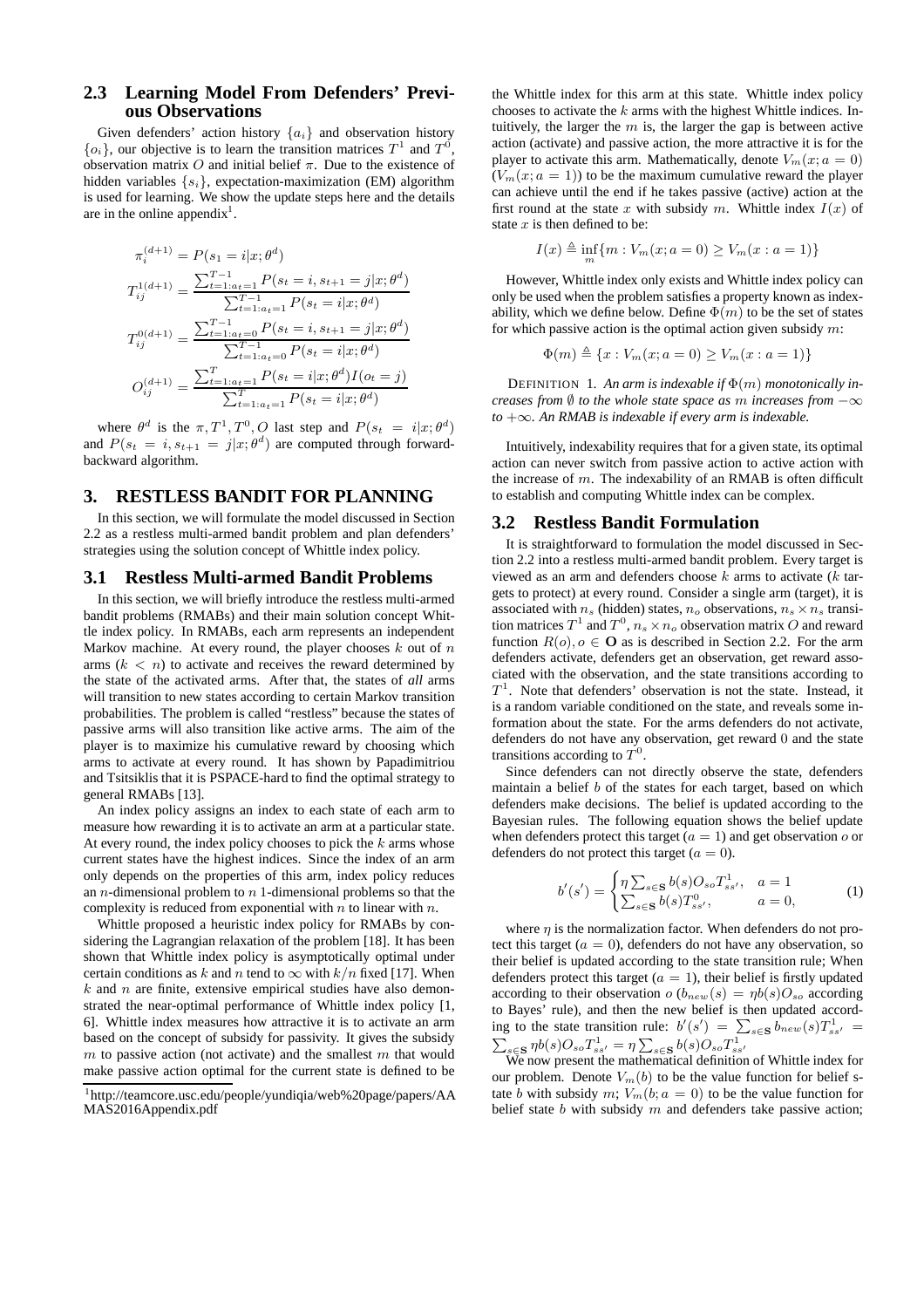$V_m(b; a = 1)$  to be the value function for belief state b with subsidy  $m$  and defenders take active action. The following equations show these value functions:

$$
V_m(b; a = 0) = m + \beta V_m(b_{a=0})
$$
  
\n
$$
V_m(b; a = 1) = \sum_{s \in \mathbf{S}} b(s) \sum_{o \in \mathbf{O}} O_{so} R(o)
$$
  
\n
$$
+ \beta \sum_{o \in \mathbf{O}} \sum_{s \in \mathbf{S}} b(s) O_{so} V_m(b_{a=1}^o)
$$
  
\n
$$
V_m(b) = \max \{ V_m(b; a = 0), V_m(b; a = 1) \}
$$

When defenders take passive action, they get the immediate reward m and the  $\beta$ -discounted future reward — value function at new belief  $b_{a=0}$ , which is updated from b according to the case  $a = 0$  in Equation 1. When defenders take active action, they get the expected immediate reward  $\sum_{s \in \mathbf{S}} b(s) \sum_{o \in \mathbf{O}} O_{so} R(o)$  and the  $\beta$ -discounted future reward. The future reward is composed of different observation cases —  $\sum_{s \in \mathbf{S}} b(s) O_{so}$  is defenders' probability to have observation o at belief state b, and  $V_m(b_{a=1}^{\circ})$  is the value function at new belief  $b_{a=1}^{\circ}$  that is updated from b according to the case  $a = 1$  with observation  $o$  in Equation 1. The value function  $V_m(b)$  is the maximum of  $V_m(b; a = 0)$  and  $V_m(b; a = 1)$ . Whittle index  $I(b)$  of belief state b is then defined to be:

$$
I(b) \triangleq \inf_{m} \{ m : V_m(b; a = 0) \ge V_m(b : a = 1) \}
$$

The passive action set  $\Phi(m)$ , which is the set of belief states for which passive action is the optimal action given subsidy  $m$  is then defined to be:

$$
\Phi(m) \triangleq \{b : V_m(b; a = 0) \geq V_m(b: a = 1)\}
$$

#### **3.3 Sufficient Conditions for Indexability**

In this section, we provide two sufficient conditions for indexability when  $n_o = 2$  and  $n_s = 2$ . Denote the transition matrices to be  $T^0$  and  $T^1$ , observation matrix to be O. Clearly in our problem,  $O_{11} > O_{01}$ ,  $O_{00} > O_{10}$  (higher attack intensity leads to higher probability to see attack activities when patrolling);  $T_{11}^1 > T_{01}^1$ ,  $T_{00}^1 > T_{10}^1; T_{11}^0 > T_{01}^0, T_{00}^0 > T_{10}^0$  (positively correlated arms).

Define  $\alpha \triangleq \max\{T_{11}^0 - T_{01}^0, T_{11}^1 - T_{01}^1\}$ . Since it is a two-state problem with  $S = \{0, 1\}$ , we use one variable x to represent the belief state:  $x \triangleq b(s = 1)$ , which is the probability of being in state 1.

Define  $\Gamma_1(x) = xT_{11}^1 + (1-x)T_{01}^1$ , which is the belief for the next round if the belief for the current round is  $x$  and the active action is taken. Similarly,  $\Gamma_0(x) = xT_{11}^0 + (1 - x)T_{01}^0$ , which is the belief for the next round if the belief for the current round is  $x$ and the passive action is taken.

We present below two theorems demonstrating two sufficient conditions for indexability. The proof is in the online appendix.

THEOREM 1. *When*  $\beta \leq 0.5$ *, the process is indexable, i.e., for any belief* x, if  $V_m(x; a = 0) \ge V_m(x; a = 1)$ , then  $V_{m'}(x; a = 1)$  $0 \geq V_{m'}(x; a = 1), \forall m' \geq m$ 

THEOREM 2. *When*  $\alpha\beta \leq 0.5$  *and*  $\Gamma_1(1) \leq \Gamma_0(0)$ *, the process is indexable, i.e., for any belief x, if*  $V_m(x; a = 0) \geq V_m(x; a = 0)$ 1)*, then*  $V_{m'}(x; a = 0) \ge V_{m'}(x; a = 1)$ *,*  $\forall m' \ge m$ 

#### **3.4 Numerical Evaluation of Indexability**

For problems other than those that have been proved to be indexable in Section 3.3, we can numerically evaluate their indexability. We first provide the following proposition.

PROPOSITION 1. *If*  $m < R(0) - \beta \frac{R(n_o - 1) - R(0)}{1 - \beta}$ ,  $\Phi(m) = \emptyset$ ; *if*  $m > R(n_o - 1)$ ,  $\Phi(m)$  *is the whole belief state space.* 

PROOF. If  $m \, < R(0) - \beta \frac{R(n_0-1)-R(0)}{1-\beta}$ , denote  $V_m(b;a=$  $0) = m + \beta W_0$ ;  $V_m(b; a = 1) = R(o) + \beta W_1$ , where  $W_1$  and W<sub>0</sub> represent the maximum future reward. Since  $W_0 \leq \frac{R(n_0-1)}{1-\beta}$ (achieving reward  $R(n_o - 1)$  at every round),  $W_1 \ge \frac{R(0)}{1 - \beta}$  (achieving reward  $R(0)$  at every round),  $R(o) \ge R(0)$ , we have  $V_m(b; a =$  $1) - V_m(b; a = 0) = R(o) - m + \beta(W_1 - W_0) \ge R(0) - m +$  $\beta \frac{R(0)-R(n_0-1)}{1-\beta} > 0$ . Thus, being active is always the optimal action for any state so that  $\Phi(m) = \emptyset$ .

If  $m > R(n_0 - 1)$ , then the strategy of always being passive dominates other strategies so  $\Phi(m)$  is the whole belief state space.  $\square$ 

Thus, we only need to determine whether the set  $\Phi(m)$  monotonically increases for  $m \subseteq [R(0)-\beta \frac{R(n_o-1)-R(0)}{1-\beta}, R(n_o-1)].$  Numerically, we can discretize this limited  $m$  range and then evaluate if  $\Phi(m)$  monotonically increases with the increase of discretized m. Given the subsidy m,  $\Phi(m)$  can be determined by solving a special POMDP model whose conditional observation probability is dependent on start state and action. We will discuss the algorithm in detail in Section 4. This algorithm returns a set  $D$  which contains  $n_s$ -length vectors  $d_1, d_2, \ldots, d_{|D|}$ . Every vector  $d_i$  is associated with an optimal action  $e_i$ . Given the belief  $b$ , the optimal action is determined by  $a^{opt} = e_i$ ,  $i = \arg \max_j b^T d_j$ . Thus,  $\Phi(m) = \bigcup_{i:e_i=0} \{b : b^T d_i \ge b^T d_j, \forall j\}.$ 

Given  $m_0 < m_1$ , our aim is to check whether  $\Phi(m_0) \subseteq \Phi(m_1)$ . Use the superscript  $0$  or  $1$  for set  $D$ , vector  $d$ , action  $e$  to distinguish between the returned solutions with subsidy  $m_0$  and  $m_1$ . The following mixed-integer linear program (MILP) can be used to determine whether  $\Phi(m_0) \subseteq \Phi(m_1)$ .

$$
\min_{b,z^{0},z^{1},\xi^{0},\xi^{1}} \quad \sum_{i=1}^{|D^{0}|} z_{i}^{0} e_{i}^{0} - \sum_{i=1}^{|D^{1}|} z_{i}^{1} e_{i}^{1}
$$
\n
$$
s.t. \quad b_{i} \in [0,1], \forall i \in \mathbf{S}, \qquad \sum_{i \in \mathbf{S}} b_{i} = 1
$$
\n
$$
z_{i}^{0} \in \{0,1\}, \forall i \in \{1,2,\ldots, |D^{0}|\}, \qquad \sum_{i} z_{i}^{0} = 1
$$
\n
$$
b^{T} d_{i}^{0} \leq \xi^{0}, \forall i \in \{1,2,\ldots, |D^{0}|\}
$$
\n
$$
\xi^{0} \leq b^{T} d_{i}^{0} + M(1 - z_{i}^{0}), \forall i \in \{1,2,\ldots, |D^{0}|\}
$$
\n
$$
z_{i}^{1} \in \{0,1\}, \forall i \in \{1,2,\ldots, |D^{1}|\} \qquad \sum_{i} z_{i}^{1} = 1
$$
\n
$$
b^{T} d_{i}^{1} \leq \xi^{1}, \forall i \in \{1,2,\ldots, |D^{1}|\}
$$
\n
$$
\xi^{1} \leq b^{T} d_{i}^{1} + M(1 - z_{i}^{1}), \forall i \in \{1,2,\ldots, |D^{1}|\}
$$

If the result of the above MILP is 0 or 1,  $\Phi(m_0) \subseteq \Phi(m_1)$ . In the MILP, M is a given large number, b is the belief state,  $z_i^{0/1}$  is a binary variable that indicates whether  $b^T d_i^{0/1} \geq b^T d_j^{0/1}, \forall j$ (1 indicates yes and 0 indicates no),  $\xi^{0/1}$  is an auxiliary variable that equals  $\max_i b^T d_i^{0/1}, \sum_{i=1}^{\lfloor D^{0/1} \rfloor} z_i^{0/1} e_i^{0/1}$  is the optimal action for the problem with subsidy  $m_{0/1}$ . If the result of this MILP is 0 or  $1$ , it means that there does not exist a belief  $b$  under which the optimal action for the problem with subsidy  $m_0$  is passive (0) and the optimal action for the problem with subsidy  $m_1$  is active (1). This means  $\Phi(m_0) \subseteq \Phi(m_1)$ .

## **3.5 Computation of Whittle Index Policy**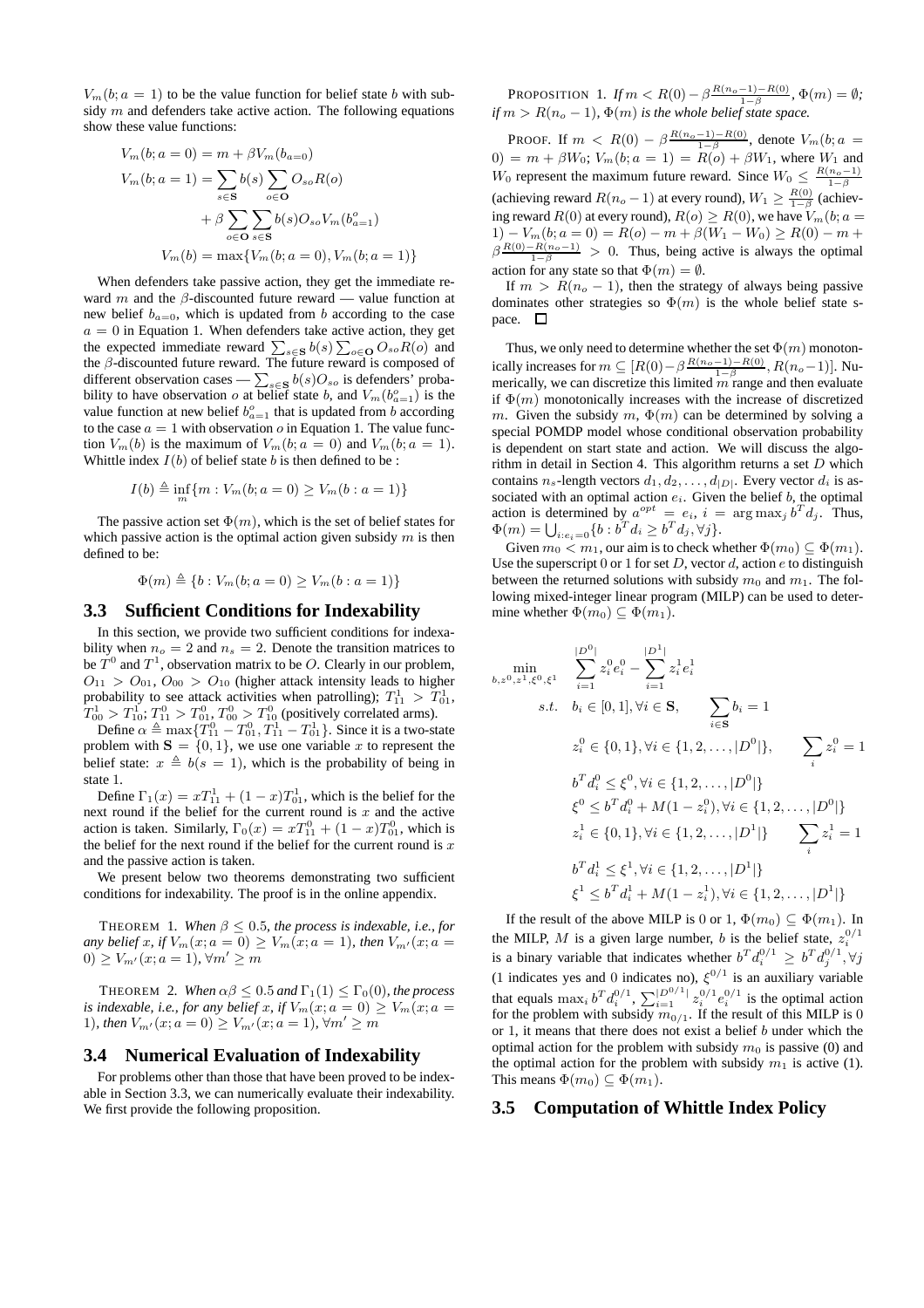Given the indexability, Whittle index can be found by doing a binary search within the range  $m \subseteq [R(0)-\beta \frac{R(n_{o}-1)-R(0)}{1-\beta}, R(n_{o}-1)$ 1). Given the upper bound ub and lower bound  $\ddot{lb}$ , the problem with middle point  $\frac{lb+ub}{2}$  as passive subsidy is sent to the special POMDP solver to find the optimal action for the current belief. If the optimal action is active, then the Whittle index is greater than the middle point so  $lb \leftarrow \frac{lb+ub}{2}$ ; or else  $ub \leftarrow \frac{lb+ub}{2}$ . This binary search algorithm can find Whittle index with arbitrary precision. Naively, we can compute the Whittle index policy by computing the  $\varepsilon$ -precision indices of all arms and then picking the k arms with the highest indices.

However, since we are actually only interested in which  $k$  arms have the highest Whittle index and we do not care what exactly their indices are, we can do better than this naive method, which is demonstrated in Algorithm 1.

| <b>Algorithm 1 Algorithm to Compute Whittle Index Policy</b>                               |  |  |  |  |
|--------------------------------------------------------------------------------------------|--|--|--|--|
| 1: function FINDWHITTLEINDEXPOLICY                                                         |  |  |  |  |
| $lb \leftarrow R(0) - \beta \frac{R(n_o - 1) - R(0)}{1 - \beta}, ub \leftarrow R(n_o - 1)$ |  |  |  |  |
| $A \leftarrow \emptyset, S \leftarrow \{1, 2, \ldots, n\}$                                 |  |  |  |  |
| while $ A  < k$ do<br>4:                                                                   |  |  |  |  |
| $S_1 \leftarrow \emptyset$ , $S_0 \leftarrow \emptyset$<br>5:                              |  |  |  |  |
| for $i \in S$ do<br>6:                                                                     |  |  |  |  |
| $a^{opt} \leftarrow \text{POMDPSOLVE}(P_i, \frac{lb+ub}{2})$<br>7:                         |  |  |  |  |
| if $a^{opt} = 1$ then<br>8:                                                                |  |  |  |  |
| $S_1 \leftarrow S_1 \cup \{i\}$<br>9:                                                      |  |  |  |  |
| 10:<br>else                                                                                |  |  |  |  |
| $S_0 \leftarrow S_0 \cup \{i\}$<br>11:                                                     |  |  |  |  |
| end if<br>12:                                                                              |  |  |  |  |
| end for<br>13:                                                                             |  |  |  |  |
| if $ S_1  \leq k -  A $ then<br>14:                                                        |  |  |  |  |
| $A \leftarrow A \bigcup S_1, S \leftarrow S - S_1$<br>15:                                  |  |  |  |  |
| $ub \leftarrow \frac{lb+ub}{2}$<br>16:                                                     |  |  |  |  |
| 17:<br>else                                                                                |  |  |  |  |
| 18:<br>$S \leftarrow S - S_0$                                                              |  |  |  |  |
| $lb \leftarrow \frac{lb+ub}{2}$<br>19:                                                     |  |  |  |  |
| 20:<br>end if                                                                              |  |  |  |  |
| 21:<br>end while                                                                           |  |  |  |  |
| 22:<br>return $A$                                                                          |  |  |  |  |
| 23: end function                                                                           |  |  |  |  |

In Algorithm 1, A is Whittle index policy to be returned and is set to be  $\emptyset$  at the beginning. S is the set of arms that we have not known whether belong to A or not and is set to be the whole set of arms at the beginning. Before it finds top- $k$  arms (the loop between Line 4 and Line 21), it tests all the arms in  $S$  about their optimal action with subsidy  $\frac{ub+lb}{2}$ . If the optimal action is 1, it means this arm's index is higher than  $\frac{ub+lb}{2}$  and we add it to  $S_1$ ; if the optimal action is 0, it means this arm's index is lower than  $\frac{ub+lb}{2}$  and we add it to  $S_0$  (Lines 6 – 13). At this moment, we know that all arms in  $S_1$  have higher indices than all arms in  $S_0$ . If there is enough space in A to include all arms in  $S_1$ , we add  $S_1$  to A, remove them from S and set the upper bound to be  $\frac{ub+lb}{2}$  because we already know that  $S_1$  belongs to Whittle index policy set and all the rest arms have the index lower than  $\frac{ub+lb}{2}$  (Lines 14 – 16). If there is not enough space in  $A$ , we remove  $S_0$  from  $S$  and set the lower bound to be  $\frac{ub+lb}{2}$  because we already know that  $S_0$  does not belong to Whittle index policy set and all the rest arms have the index higher than  $\frac{ub+lb}{2}$  (Lines 17 – 19)

# **4. COMPUTATION OF PASSIVE ACTION SET**

In this section, we will discuss the algorithm to compute the passive action set  $\Phi(m)$  with the subsidy m. This problem can be viewed as solving a special POMDP model whose conditional observation probability is dependent on start state and action while the conditional observation probability is dependent on end state and action in standard POMDPs. Figure 2 demonstrates the difference. The left figure represents special POMDPs and the right figure represents standard POMDPs. In both cases, the original state is  $s$ , the agent takes action  $a$ , and the state transitions to  $s'$ according to  $P(s'|s, a)$ . However, the observation o the agent get during this process is dependent on  $s$  and  $a$  in our special POMDPs; while it depends on  $s'$  and  $a$  in standard POMDPs.



**Figure 2: Special POMDPs vs Standard POMDPs**

Despite this difference, the solution concept of value iteration algorithm in standard POMDPs can be used to solve our special POMDP formulations with appropriate modifications. We will discuss the special POMDP formulation for our problem in Section 4.1 and present the modified value iteration algorithm in Section 4.2.

## **4.1 Special POMDP Formulation**

The special POMDP formulation for our problem is straightforward.

**state space** The state space is  $S = \{0, 1, \ldots, n_s - 1\}.$ 

**action space** The action space is  $A = \{0, 1\}$ , where  $a = 0$  represents passive action (do not protect) and  $a = 1$  represents active action (protect).

**observation space** The observation space is  $\mathbf{O} = \{-1, 0, 1, \ldots, n_o -$ 1}. It adds a "fake" observation  $o = -1$  to represent no observation when taking action  $a = 0$ . It's called "fake" because defenders have probability 1 to observe  $o = -1$  no matter what the state is when they take action  $a = 0$ , so this observation does not provide any information. When defenders take action  $a = 1$ , they may observe observations  $O\{(-1\}.$ 

**conditional transition probability** The conditional transition probability  $P(s'|s, a)$  is defined to be:  $P(s' = j|s = i, a = 1) = T_{ij}^1$ and  $P(s' = j | s = i, a = 0) = T_{ij}^0$ .

**conditional observation probability** The conditional observation probability  $P(o|s, a)$  is defined to be  $P(o = -1|s, a = 0)$  $1, \forall s \in \mathbf{S}; P(o = j | s = i, a = 1) = O_{ij}$ . Note that the conditional observation probability here is dependent on the start state s and action  $a$ , while it depends on end state  $s'$  and action  $a$  in standard POMDP models. Intuitively, defenders' observation of attack activities today depends on the attack intensity today, not the transitioned attack intensity tomorrow.

**reward function** The reward function R is

$$
R(s, s', a, o) = \begin{cases} 0, & a = 0, \\ R(o), & a = 1. \end{cases}
$$

With the transition probability and observation probability,  $R(s, a)$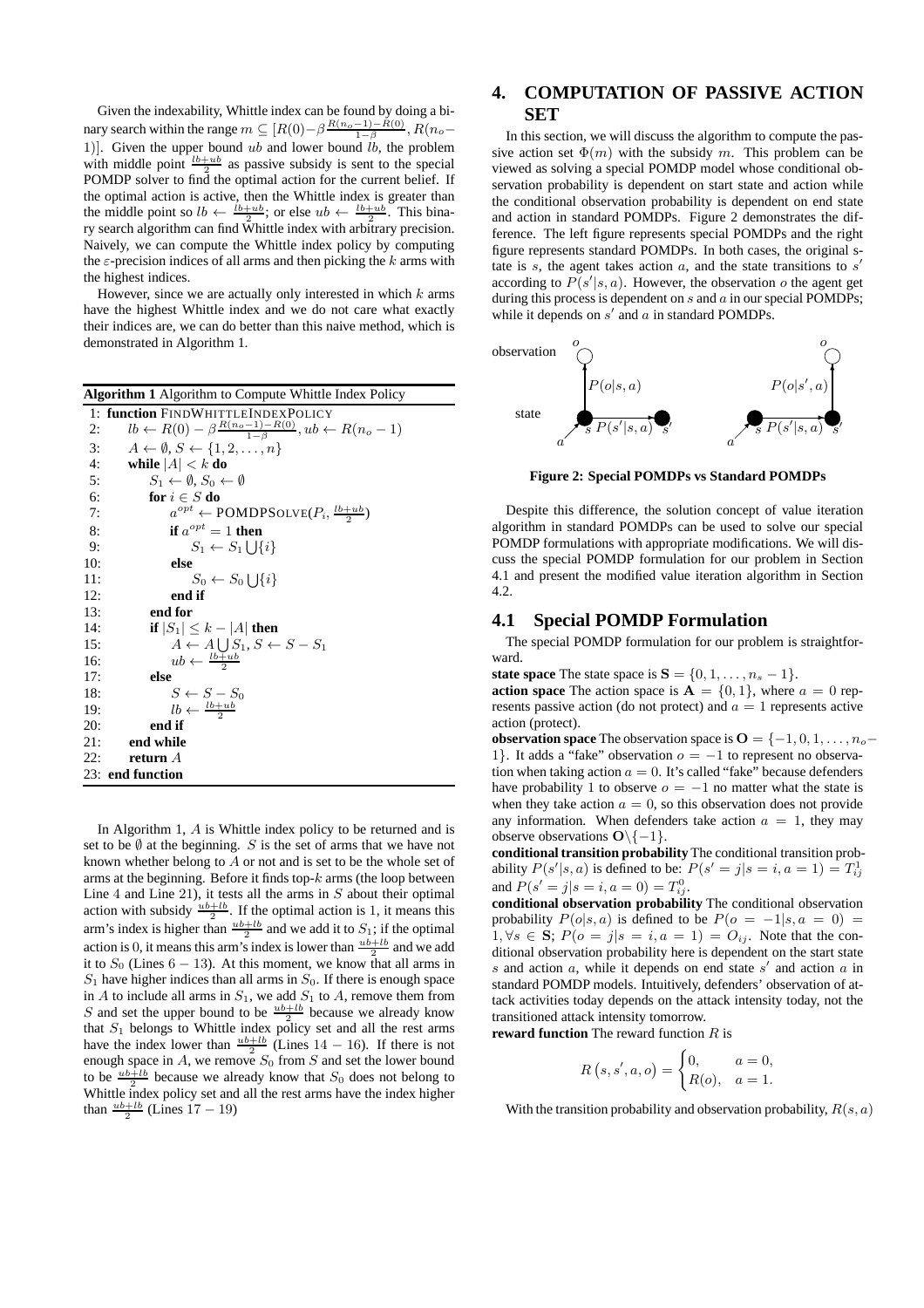can be computed. Note that this formulation is also slightly different due to the different definition of observation probability.

$$
R(s,a) = \sum_{s' \in \mathbf{S}} P(s'|s,a) \sum_{o \in \mathbf{O}} P(o|s,a) R(s,s',a,o)
$$

#### **4.2 Value Iteration for Our Special POMDP**

Different from standard POMDP formulation, the belief update in the special POMDP formulation is

$$
b'(s') = \frac{\sum_{s \in \mathbf{S}} b(s) P(o|s, a) P(s'|s, a)}{P(o|b, a)} \tag{2}
$$

where

$$
P(o|b, a) = \sum_{s' \in \mathbf{S}} \sum_{s \in \mathbf{S}} b(s) P(o|s, a) P(s'|s, a) = \sum_{s \in \mathbf{S}} b(s) P(o|s, a)
$$

Note that the belief update process is also consistent with that in Equation 1. Similar to standard POMDP formulation, we have the value function

$$
V'(b) = \max_{a \in \mathbf{A}} \left( \sum_{s \in \mathbf{S}} b(s)R(s, a) + \beta \sum_{o \in \mathbf{O}} P(o|b, a)V(b_a^o) \right)
$$

which can be broken up to simpler combinations of other value functions:

$$
V'(b) = \max_{a \in \mathbf{A}} V_a(b)
$$
  
\n
$$
V_a(b) = \sum_{o \in \mathbf{O}} V_a^o(b)
$$
  
\n
$$
V_a^o(b) = \frac{\sum_{s \in \mathbf{S}} b(s)R(s, a)}{|\mathbf{O}|} + \beta P(o|b, a)V(b_a^o)
$$

All the value functions can be represented as  $V(b) = \max_{\alpha \in \mathbf{D}} b \cdot \alpha$ since the update process maintains this property, so we only need to update the set  $D$  when updating the value function. The set  $D$  is updated according to the following process:

$$
D' = \text{pure} \left( \bigcup_{a \in \mathbf{A}} D_a \right)
$$
  

$$
D_a = \text{pure} \left( \bigoplus_{o \in \mathbf{O}} D_a^o \right)
$$
  

$$
D_a^o = \text{pure} \left( \{ \tau(\alpha, a, o) | \alpha \in D \} \right)
$$

where  $\tau(\alpha, a, o)$  is the |D|-vector given by

$$
\tau(\alpha, a, o)(s) = (1/|\mathbf{O}|)R(s, a) + \beta P(o|s, a) \sum_{s' \in \mathbf{S}} \alpha(s')P(s'|s, a)
$$

and purge $(\cdot)$  takes a set of vectors and reduces it to its unique minimum form (remove redundant vectors that are dominated by other vectors in the set).  $\bigoplus$  represents the cross sum of two sets of vectors:  $A \bigoplus B = {\alpha + \beta | \alpha \in A, \beta \in B}.$ 

The update of  $D'$  and  $D_a$  is intuitive, so we briefly explain the

update of  $D_a^{\circ 2}$  here:

$$
P(o|b, a)V(b_a^o) = P(o|b, a) \max_{\alpha \in D} \sum_{s' \in \mathbf{S}} \alpha(s')P(s'|b, a, o)
$$
  
=  $P(o|b, a) \max_{\alpha \in D} \sum_{s' \in \mathbf{S}} \alpha(s')\frac{\sum_{s \in \mathbf{S}} b(s)P(o|s, a)P(s'|s, a)}{P(o|b, a)}$   
=  $\max_{\alpha \in D} \sum_{s' \in \mathbf{S}} \alpha(s')\sum_{s \in \mathbf{S}} b(s)P(o|s, a)P(s'|s, a)$   
=  $\max_{\alpha \in D} \sum_{s \in \mathbf{S}} b(s) \cdot \left(P(o|s, a) \sum_{s' \in \mathbf{S}} \alpha(s')P(s'|s, a)\right)$ 

Here,  $P(s'|b, a, o)$  is the belief of state s' in the next round when the belief in the current round is  $b$ , the agent takes action  $a$  and get the observation  $o$ , which is the  $b(s')$  in Equation 2.

#### **5. PLANNING FROM POMDP VIEW**

We have discussed in Section 4.1 that every single target can be modeled as a special POMDP model. Given that, we can combine these POMDP models at all targets to form a special POMDP model that describe the whole problem, and solving this special POMDP model leads to defenders' *exact* optimal strategy. Use the superscript  $i$  to denote target  $i$ . Generally, the POMDP model for the whole problem is the cross product of the single-target POMD-P models at all targets with the constraint that only  $k$  targets are protected at every round.

**state space** The state space is  $S = S^1 \times S^2 \times \ldots \times S^n$ . Denote  $s = (s^1, s^2, \dots, s^n)$ 

**action space** The action space is  $A = \{(a^1, a^2, \dots, a^n)|a^j \in$  $\{0,1\}, \forall j \in \mathbb{N}, \sum_{j \in \mathbb{N}} a^j = k\},$  which represents that only k targets can be protected at a round. Denote  $a = (a^1, a^2, \dots, a^n)$ 

**observation space** The observation space is  $O = O^1 \times O^2 \times$  $\ldots \times \mathbf{O}^n$ . Denote  $o = (o^1, o^2, \ldots, o^n)$ 

**conditional transition probability** The conditional transition probability is  $P(s'|s, a) = \prod_{j \in \mathbb{N}} P^j(s'^j | s^j, a^j)$ .

**conditional observation probability** The conditional observation probability is  $P(o|s, a) = \prod_{j \in \mathbb{N}} P^j(o^j|s^j, a^j)$ .

**reward function** The reward function is  $R(s, s', a, o) = \sum_{j \in \mathbb{N}}$  $R(s^j, s'^j, a^j, o^j)$ 

Naively, the modified value iteration algorithm discussed in Section 4.2 can be used to solve this special POMDP formulation. However, this POMDP formulation suffers from curse of dimensionality — the problem size increases exponentially with the number of targets. Thus, the computational cost of value iteration algorithm will soon become unaffordable as the problem size grows.

Silver and Veness [15] have proposed POMCP algorithm, which provides high quality solutions and is scalable to large POMDPs. The POMCP algorithm only requires a simulator of the problem so it also applies to our special POMDPs. At a high level, the POMCP algorithm is composed of two parts: (i) it uses a particle filter to maintain an approximation of the belief state; (ii) it draw state samples from the particle filter and then use MCTS to simulate what will happen next to find the best action. It uses a particle filter to approximate the belief state because it is even computationally impossible in many problems to update belief state due to the extreme large size of the state space. However, in our problem, the all-target POMDP model is the cross product of the single-target POMDP models at all targets. The single-state POMDP model is

 $2$ Actually the only difference of value iteration algorithm for the special POMDP formulation compared with that for the standard POMDP formulation is the different update of  $D_a^o$ .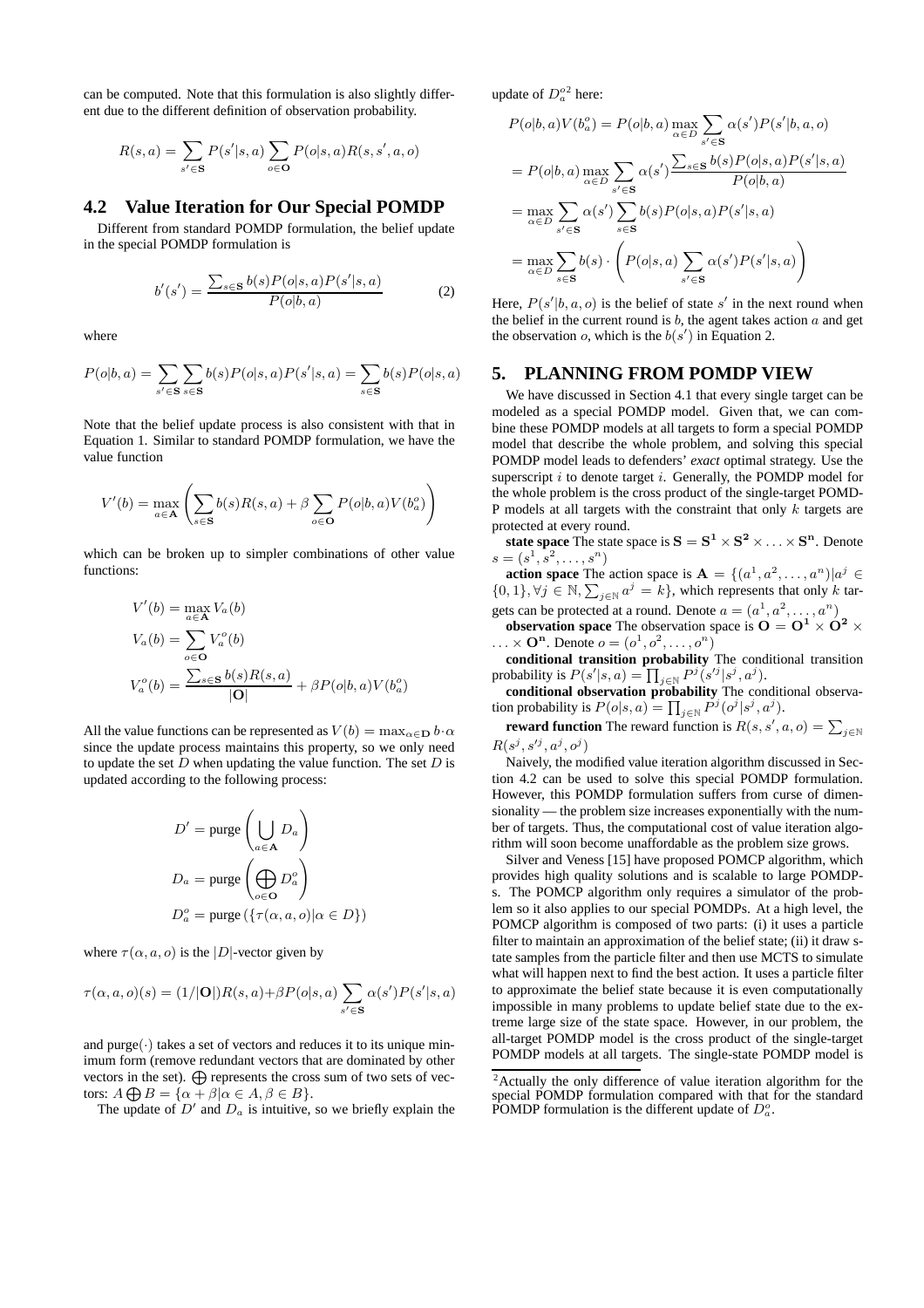small so that it is computationally inexpensive to maintain its belief state. Thus, we can easily sample the state  $s^i$  at target i from its belief state and then compose them together to get the state sample  $s = (s^1, s^2, \dots, s^n)$  for the all-target POMDP model.

The details of MCTS in POMDP are available in [15] so we omit it here. Although the POMCP algorithm shows better scalability than the exact POMDP algorithm, its scalability is also limited because the action space and observation space are also exponential with k in our problem. Consider the problem instance of  $n = 10$ ,  $k = 3$  and  $n_o = 2$ , the number of actions is  $\binom{10}{3} = \frac{10*9*8}{1*2*3} = 120$ and the number of observations is  $\binom{10}{3}$   $*$   $2^3$  = 960. Since actions and observations are the branches in the MCTS, the tree size will soon become extremely large when planning more rounds ahead. This leads to two problems: (i) it will soon run out of memory when planning more rounds ahead; (ii) a huge number of state samples is needed to establish the convergence. Thus, the POMCP algorithm only applies to problem instances with small  $k$ . Our experimental evaluation shows that the POMCP algorithm is unable to plan 3 horizons forward (runs out of memory) for the problem instance of  $n = 10$ ,  $k = 3$  and  $n<sub>o</sub> = 2$ . It means that for large problem instances, the POMCP algorithm is reduced to myopic policy (only look one round ahead when planning).

#### **6. EXPERIMENTAL EVALUATION**

In this section, we will firstly evaluate the Whittle Index Policy in Section 6.1 and then evaluate the RMAB model in Section 6.2. The performance is evaluated in terms of the cumulative reward received within the first 20 rounds with discounting factor  $\beta = 0.9$ . All results are averaged over 500 simulation runs.

#### **6.1 Evaluation of Whittle Index Policy**

We will compare the Whittle Index policy with four baseline algorithms:

**Random:** The defenders randomly choose  $k$  targets to protect at every round.

**Myopic:** The defenders choose  $k$  targets with the highest immediate reward to protect at every round.

**Exact POMDP:** The defenders uses the modified value iteration algorithm to solve the special POMDP problem discussed in Section 5 to plan for patrol strategies at every round. Note that it only works for small-scale problems and is the *exact* optimal patrol strategy defenders may take

**POMCP:** The defenders uses POMCP algorithm to solve the special POMDP problem discussed in Section 5 to plan for patrol strategies at every round.

The computation of Whittle Index policy and exact POMDP algorithm involve solving special POMDPs using the modified value iteration algorithm as is discussed in Section 4.2. We implement the modified value iteration algorithm by modifying the POMDP solver written by Anthony R. Cassandra<sup>3</sup>. The detailed algorithm we use for value iteration is the incremental pruning algorithm [4].

There are two parameters in the POMCP algorithm: the number of state samples and the depth of the tree, i.e., the number of rounds we look ahead when planning. With the increase of the number of state samples, the performance of the POMCP algorithm improves; while the runtime also increases at the same time. Thus, for a fair comparison, during our experiment, we choose the number of state samples so that its runtime is similar to that of Whittle index policy. For the depth of the tree, we choose the one with the largest cumulative reward.

**Small Scale: Compare with Exact POMDP Algorithm** We then evaluate these five planning algorithms in a small problem instance with  $n = 2$ ,  $k = 1$ ,  $n_s = 2$  and  $n_o = 2$ . The result is shown in Table 1. From the table, we can see that our Whittle index policy and POMCP algorithm perform very close to the optimal Exact POMDP solution and are much better than the myopic optimal policy and random policy, demonstrating their high solution quality.

**Table 1: Planning Algorithm Evaluation in Solution Quality for Small-scale Problem Instances**

| Random | Myopic Optimal | <b>POMCP</b> | Exact POMDP | Whittle Index |
|--------|----------------|--------------|-------------|---------------|
| 2.6534 | 3.1384         | 3 1 6 9 4    | 3.1798      | 3.1740        |

**Large Scale:** We then evaluate our planning algorithms in a larger problem instance with  $n = 10$ . Figure 3(a) shows the solution quality comparison when  $n_s = 2$  and  $n_o = 2$ . The x-axis shows the number of defenders  $(k)$  and the y-axis shows the cumulative reward. From this figure, we can see that Whittle index policy performs better than the POMCP algorithm and myopic optimal policy, and all of these three algorithms perform much better than the random policy. One thing to note is that the POMCP algorithm shows poor scalability with regard to  $k - i$ t is unable to plan 3 horizons forward (runs out of memory) with  $k = 3$ . Figure 3(b) shows the solution quality comparison when  $n_s = 3$  and  $n_o = 3$ , and demonstrates similar patterns as Figure 3(a).



**Figure 3: Planning Algorithm Evaluation in Solution Quality for Large-scale Problem Instances**

**An Example When Myopic Policy Fails** We can see from Figures 3(a) and 3(b) that the myopic policy performs only slightly worse compared with the Whittle index policy. Here we provide an example where the myopic policy performs significantly worse. Consider the case with 2 targets and 1 defender.

For target 0:

$$
T^0 = \left[ \begin{array}{ccc} 0.95 & 0.05 \\ 0.05 & 0.95 \end{array} \right] T^1 = \left[ \begin{array}{ccc} 0.99 & 0.01 \\ 0.1 & 0.9 \end{array} \right] O = \left[ \begin{array}{ccc} 0.9 & 0.1 \\ 0.2 & 0.8 \end{array} \right]
$$

For target 1:

$$
T^{0} = \begin{bmatrix} 0.4 & 0.6 \\ 0.1 & 0.9 \end{bmatrix} \quad T^{1} = \begin{bmatrix} 0.7 & 0.3 \\ 0.4 & 0.6 \end{bmatrix} \quad O = \begin{bmatrix} 0.7 & 0.3 \\ 0.3 & 0.7 \end{bmatrix}
$$

Figure 4 shows the performance of different algorithms. In this case, the myopic policy performs similar to the random policy, and is much worse compared with Whittle Index policy.

**Runtime Analysis of Whittle Index Policy:** Figure 5 analyzes the runtime of Whittle index policy. The x-axis shows the number of targets  $(n)$  and the y-axis shows the average runtime. From the figure, we can see that the runtime increases linearly with the number of targets. This is because Whittle index policy reduces an *n*-dimensional problem to  $n$  1-dimensional problems so that the complexity is linear with  $n$ . Another observation is that the number of defenders  $(k)$  does not affect the runtime a lot for a given n.

<sup>3</sup> http://pomdp.org/code/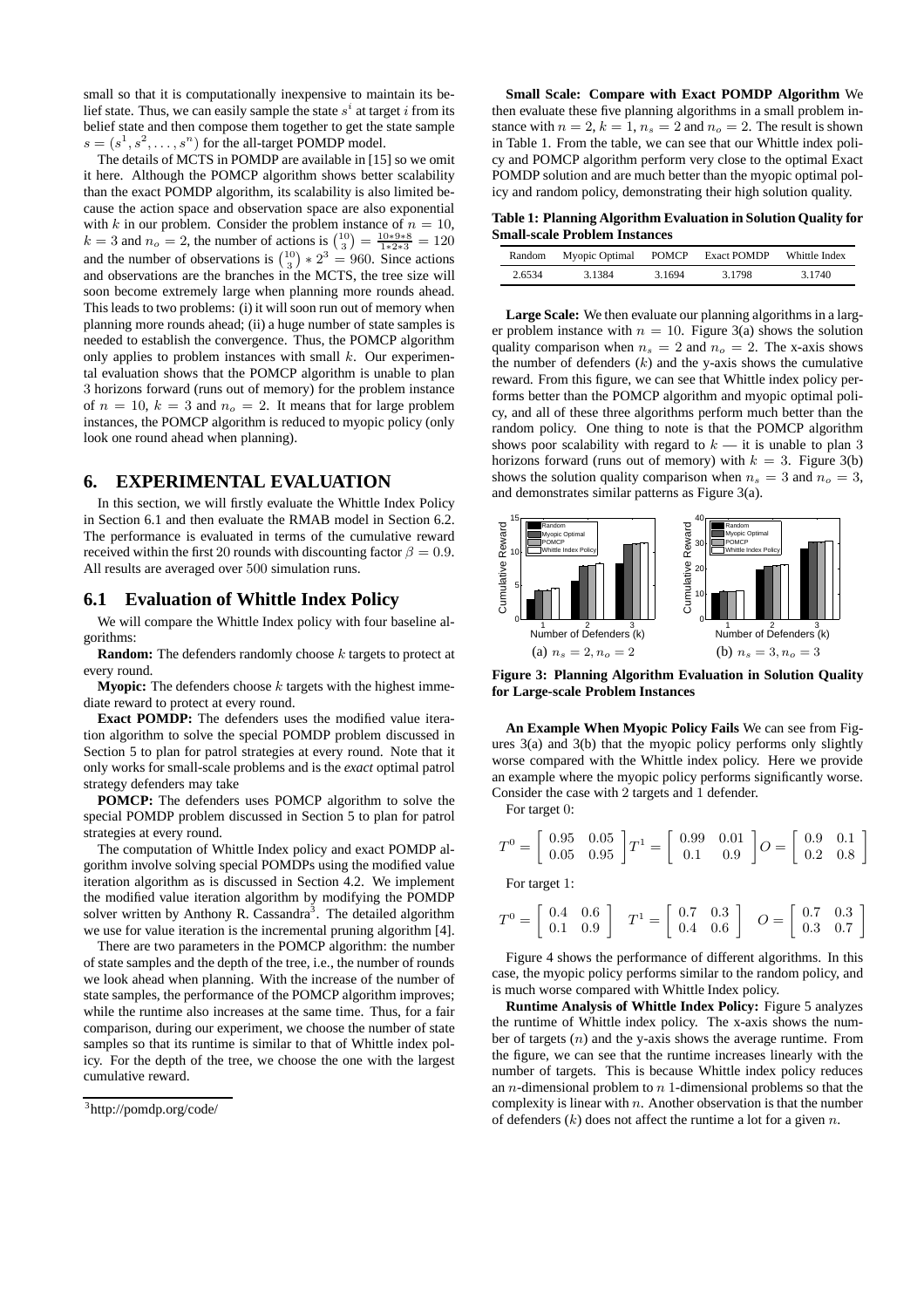

**Figure 4: Example when Myopic Policy Fails**



**Figure 5: Runtime Analysis of Whittle Index Policy:**  $n_s$  =  $2, n_o = 2$ 

## **6.2 Evaluation of RMAB Modeling**

In this section, we will compare our RMAB model with the algorithms (UCB, SWUCB, EXP3) used in [7] with a group of simulated attackers. The performance is evaluated in terms of the cumulative reward received within the first 20 rounds after several rounds learning  $(\beta = 0.9)$ .

Figure 6(a) demonstrates how the performance changes with different learning rounds and  $n_s(n_o)$ . It shows that when learning rounds is smaller (100), the model with  $n_s = n_o = 2$  performs the best. This is because the model with higher  $n_s(n_o)$  suffers overfitting with limited data at this time. When the data is relatively abundant (learning rounds  $= 1000$ ), the model with higher  $n_s(n_o)$  performs better. However, we noticed that the difference is not significantly large.

Figure 6(b) shows that comparison of our RMAB model with the Random/UCB/SWUCB/EXP3 algorithms. When learning rounds is smaller (100), our RMAB model performs similar to UCB algorithm, and is better than other algorithms. When learning rounds becomes larger, our RMAB model shows significant advantage over other algorithms.



**Figure 6: Evaluation of RMAB Modeling**

## **7. RELATED WORK**

Previous research in Green Security Games [19, 5, 14] suffers from two major limitations. First, this research fails to capture the defender's *lack of observation of attacks* — in the real world, given a large area to patrol, the defender only has observations of attacks on the limited set of targets she patrolled in any given round. She does not have full knowledge of all of attackers' actions as assumed in [19, 5, 14], leading to an unaddressed exploration-exploitation

tradeoff for defenders: informally, should the defender allocate resources to protect targets that have already been visited and have been observed to have suffered a lot of attacks or should she allocate resources to protect targets that have not visited for a long time and hence where there are no observations of attacks. Second, while significant work in security games has focused on uncertainty over attackers' observations of defender actions [20], the reverse problem has received little attention. Specifically, given frequent interactions with multiple attackers, the defender herself faces *observation uncertainty* in observing all of the attacker actions *even in the targets she does patrol*. Addressing this uncertainty in the defender's observation is important when estimating attacks on targets and addressing the exploration-exploitation tradeoff.

The limited observability property and exploration-exploitation tradeoff is also noticed by Klíma in the domain of border patrol where the border is large area [7, 8]. They model the problem as a stochastic/adversarial multi-armed bandit problem and use (slidingwindow) UCB algorithm [2]/EXP3 algorithm [3] to plan for patrollers' strategies. However, the stochastic bandit formulation fails to model patrol's effect on attackers' actions while the adversarial bandit formulation fails to capture attackers' behavioral pattern.

Zhang et al. [22] focus on deterring crimes in urban areas by police patrol. They use Dynamic Bayesian Network (DBN) to model criminals' response to police patrol. They learn the DBN model from real-world crime data and then plan police patrol according to the DBN model. Their work does not deal with the explorationexploitation tradeoff since victims would mostly report crimes to police so the police does not suffer from limited/partial observability issue in this domain.

There is a rich literature on indexability of restless multi-armed bandit problem. Glazebrook et al. [6] provide some indexable families of restless multi-armed bandit problems. Nino-Mora [11] propose PCL-indexability and GCL-indexability and show that they are sufficient conditions for indexability. Liu and Zhao [9] apply the concept of RMABs in dynamic multichannel access. In their model, every arm is a two-state Markov chain and the player only knows the state of the arm he chooses to activate. They prove the indexability of their problem and find the closed-form solution for the Whittle index. In [12], Ny et al. also consider the same class of RMABs but motivated by the application of UAV routing. This problem shares some similarity with our problem but our problem is more difficult in the following aspects: (i) we cannot directly observe the states (POMDP vs. MDP); (ii) different actions lead to different transition matrices in our model; (iii) we allow for more states and observations. A further extension to this work discusses the case with probing errors where the player's observation about the state might be incorrect [10]. This concept is similar to what we assume in our model, but the detailed settings are different.

### **8. CONCLUSION**

This paper presents a new solution framework for security domains with frequent interactions and limited/partial observability. The motivating domains include wildlife protection domain, police patrol to catch fare-evaders, border patrol, etc. We model these domains as an RMAB to handle the limited/partial observability challenge. We provide an EM based learning algorithm to learn the RMAB model and use the solution concept of Whittle index policy to solve the RMAB model for planning optimal patrol strategies.

# **9. ACKNOWLEDGEMENT**

This research is supported by the MURI grant W911NF-11-1- 0332.